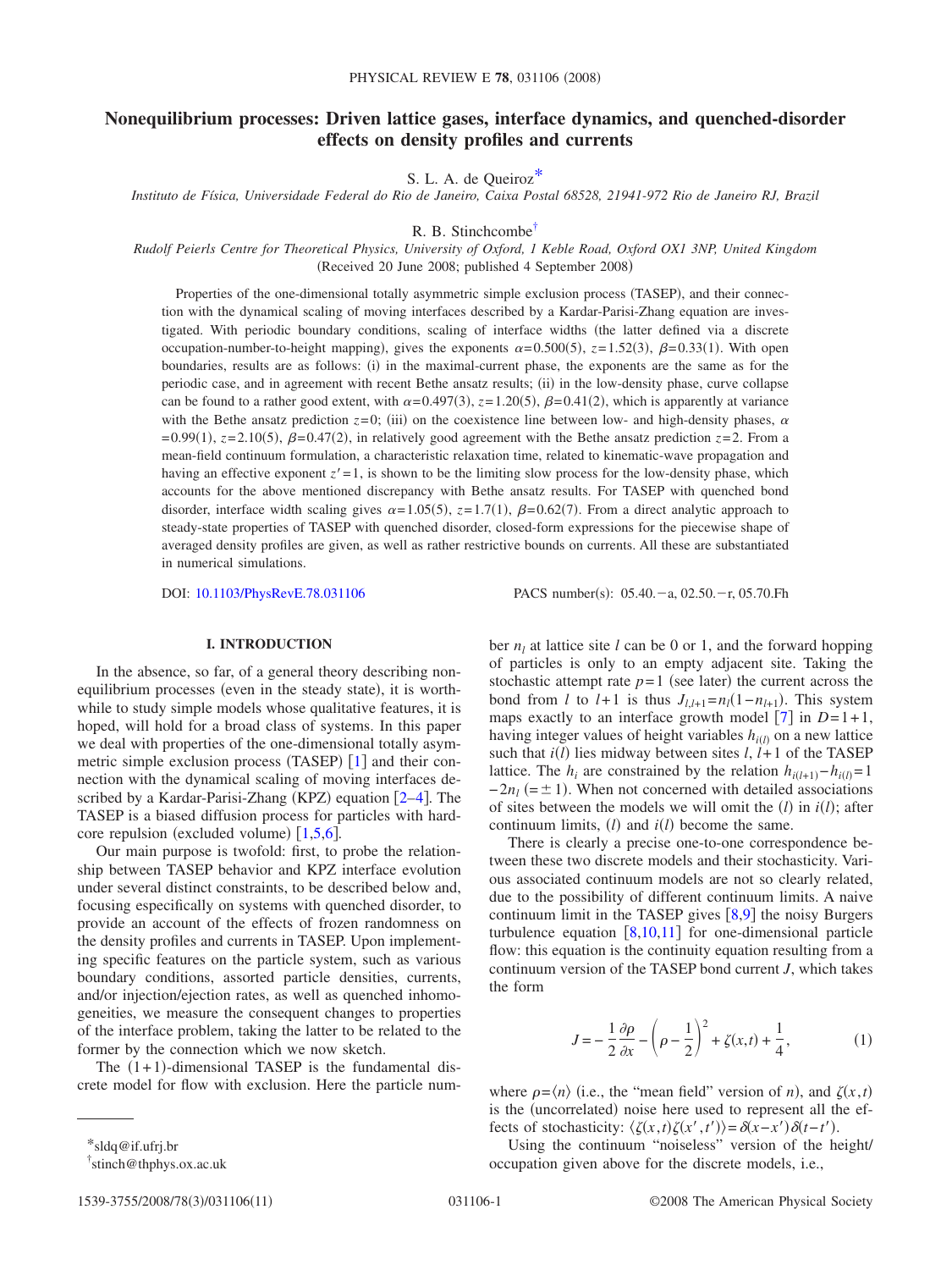$$
\frac{\partial h}{\partial x} = 1 - 2\rho,\tag{2}
$$

<span id="page-1-0"></span>it is seen that the Burgers equation is related by a spatial derivative to the KPZ equation  $[2]$  $[2]$  $[2]$  for the evolution of the height  $h(x, t)$  of an elastic interface above a fixed reference level

$$
\frac{\partial h}{\partial t} = \frac{\partial^2 h}{\partial x^2} + \left(\frac{\partial h}{\partial x}\right)^2 + \zeta(x, t). \tag{3}
$$

<span id="page-1-3"></span>Depending on boundary conditions imposed at the extremities, one can have different regimes for the TASEP [[1](#page-9-0)[,6](#page-9-4)], whose features will be recalled below where pertinent. There should be corresponding regimes also for KPZ, as pointed out previously  $\lceil 12,13 \rceil$  $\lceil 12,13 \rceil$  $\lceil 12,13 \rceil$  $\lceil 12,13 \rceil$ .

In Sec. II we investigate the TASEP with periodic boundary conditions, and the associated interface problem. By examination of interface width scaling, we estimate the respective critical exponents. We also study the behavior of asymptotic interface widths against particle density in the TASEP, as well as the main features of interface slope distributions and their connections to TASEP properties. In Sec. III, we examine the interface width evolution corresponding to open-boundary TASEP systems in the following phases: (i) maximal current, (ii) low density, and (iii) on the coexistence line. In the latter case, we also calculate density profiles in the particle system. In Sec. IV we turn to quenched bond disorder in the TASEP with PBC, providing a scaling analysis of the associated interface widths, as well as results for interface slope distributions. A direct analytic approach to steady-state properties of the TASEP with quenched disorder is given, focusing on averaged profiles densities and systemwide currents. Finally, in Sec. V, concluding remarks are made.

#### **II. PERIODIC BOUNDARY CONDITIONS**

We start by imposing periodic boundary conditions (PBC) for the TASEP at the ends of the chain, thus the total number of particles is fixed. Henceforth, the position-averaged particle density  $\langle \rho \rangle$  will be denoted simply by  $\rho$ . Several steadystate properties are known exactly in this case  $[1]$  $[1]$  $[1]$ , as the configuration weights are factorizable at stationarity. To make contact with KPZ interface properties, we consider the width  $w(L, t)$  of an evolving interface of transverse size  $L$  in 1+1 dimensions in the discrete height model outlined in Sec. I. The average interface slope is  $1-2ρ$  $1-2ρ$  $1-2ρ$  [see Eq. (2)], and this average tilt must be taken into account. This is done by defining

<span id="page-1-2"></span>
$$
[w(L,t)]^2 = L^{-1} \sum_{i=1}^{L} [h_i(t) - h_1(t) - (1 - 2\rho)(i - 1)]^2, \quad (4)
$$

where only fluctuations around the baseline trend are considered. Initially, *w* grows with time as  $t^{\beta}$ , until a limiting, *L*-dependent width  $\sim L^{\alpha}$  is asymptotically reached. With *z*  $=\alpha/\beta$ , one expects from scaling [[3](#page-9-10)[,4](#page-9-2)]:

<span id="page-1-1"></span>

FIG. 1. (Color online) Double-logarithmic plot of interface width against time, corresponding to TASEP with periodic boundary conditions  $\rho=1/2$ ; lattice sizes *L* as in key to symbols. The full line corresponds to  $w \sim t^{1/3}$ . Inset: scaling plot of data on main diagram, using  $\alpha = 1/2$ ,  $z = 3/2$ ;  $L_* = L/325$ .

$$
w(L,t) = L^{\alpha} f\left(\frac{t}{L^z}\right),\tag{5}
$$

<span id="page-1-4"></span>where

$$
f(u) = \begin{cases} u^{\beta} & u \le 1, \\ \text{const} & u \ge 1. \end{cases}
$$
 (6)

<span id="page-1-5"></span>For the  $D=1+1$  KPZ model, one has the exact values [[2](#page-9-1)]  $\alpha = 1/2, \ \beta = 1/3, \ z = 3/2.$ 

We have simulated the TASEP on lattices with *L*=325, 650, and 1300 sites with PBC. For specified densities  $\rho$ , we would start from a particle configuration as uniform as possible, in order to minimize the associated interface width. A time step is defined as a set of *L* sequential update attempts, each of these according to the following rules: (1) select a site at random and (2) if the chosen site is occupied and its neighbor to the right is empty, move the particle. Thus, the stochastic character resides exclusively in the site selection process. At the end of each time step we measured the width of the corresponding interface configuration. We took typically  $N_s = 10^4$  independent runs, averaging the respective results for each  $t$ . The evolution of interface widths for  $\rho$  $=1/2$  and assorted lattice sizes is shown in Fig. [1;](#page-1-1) the goodness of their scaling with the exact KPZ indices is typical of what is attained over the full density range. By examining the variation of data collapse quality against changes in the fitting exponents, we estimate  $\alpha = 0.500(5)$ ,  $z = 1.52(3)$  for  $\rho$  $=1/2$ . Direct measurement of the short-time exponent  $\beta$  is less accurate; for example, fitting the *L*=1300 data of Fig. [1](#page-1-1) for  $10^2 \lt t \lt 10^3$  to a single power law gives  $\beta = 0.31(1)$ .

The limiting (asymptotic) interface width  $w_{\text{lim}}$  obeys the  $\rho \leftrightarrow 1-\rho$  particle-hole symmetry of the TASEP, with a maximum at  $\rho=1/2$  $\rho=1/2$ . Figure 2 exhibits the behavior of  $w_{\text{lim}}$  for  $\rho \leq 1/2$ , and lattice size *L*=325. The leftmost data point corresponds to eight particles, i.e.,  $\rho = 0.0246$ . For even lower densities, discrete-lattice effects become more prominent, and the time needed to attain asymptotic behavior increases significantly.

From Eq. ([4](#page-1-2)), using  $h_i-h_{i-1}=1-2n_{i-1}$ , the squared width is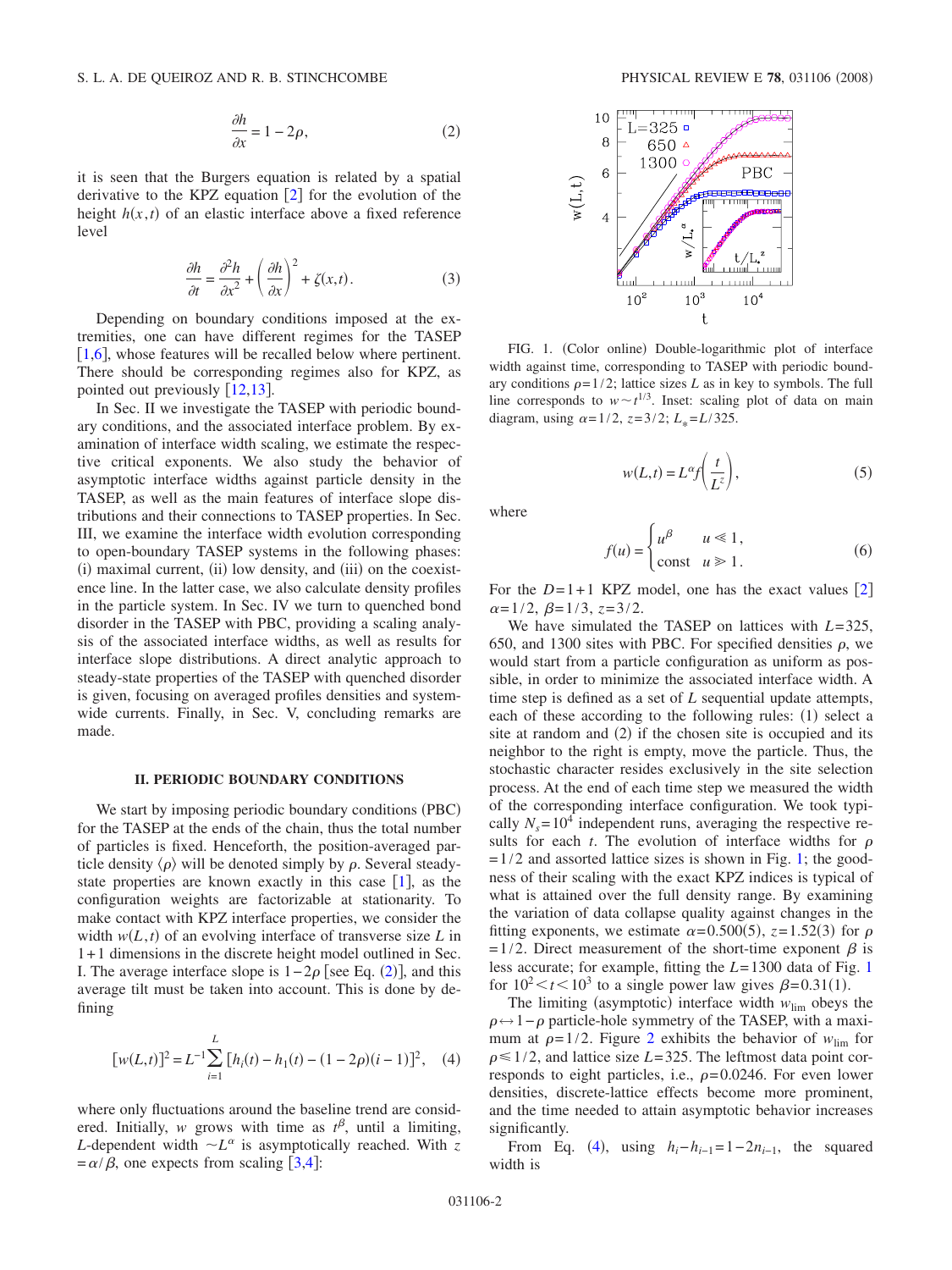<span id="page-2-0"></span>

FIG. 2. (Color online) Limiting interface width  $w_{\text{lim}}$  against particle density  $\rho$  for lattice with *L*=325, PBC. Squares are numerical results, from  $N_s = 10^4$  samples each. Error bars are smaller than symbol sizes. The full line is the analytic expression,  $(8)$  $(8)$  $(8)$  with  $a$  $=$  9.97 (see text).

$$
[w(L,t)]^2 = \frac{4}{L} \sum_{i=1}^{L} \left\{ (i-1)\rho - \sum_{m=1}^{i-1} n_m \right\}^2.
$$
 (7)

<span id="page-2-5"></span>For the steady state with PBC, the configurational weights are factorizable  $[1]$  $[1]$  $[1]$ : each  $n_m$  is independently distributed, taking values  $(0, 1)$  with probabilities  $(\rho, 1-\rho)$ . Consequently, in this case the average of  $[(i-1)\rho - \sum_{m=1}^{i-1} n_m]^2$  is  $(i$  $-1$ )( $\rho - \rho^2$ ), and the steady state rms width is

$$
[\langle w(L)^2 \rangle]^{1/2} = c(L-1)^{1/2} [\rho(1-\rho)]^{1/2}, \tag{8}
$$

<span id="page-2-4"></span>where  $c$  is a numerical constant. This form, consistent with having the KPZ scaling exponent  $\alpha=1/2$ , is compared with the simulation results for averaged limiting widths in Fig. [2.](#page-2-0)

According to Eq.  $(2)$  $(2)$  $(2)$ , particle density fluctuations can be investigated via the probability distribution functions (PDFs) for slopes of the associated interface problem. In doing so within the context of a discrete-lattice model, one must take recourse to a coarse-grained description. We have experimented by taking interface segments with a varying number *m* of bonds, and calculating the average slopes between the respective endpoints. For  $m \ge 10$  (the smallest practicable limit, such that the discreteness of allowed slope values still permits one to speak of a relatively smooth PDF), the curves are very close to Gaussians, and their width (height at peak) varies with *m* as  $m^{-1/2}$   $(m^{1/2})$ .

This can be understood by recalling the specific form of the (factorizable) particle configuration weigths in this case [[1](#page-9-0)]. Taking  $\rho$  as the overall density, the probability of occurrence of a configuration with average slope  $s=1-2x$  (i.e., average local density  $x \in [0,1]$ ), on a lattice section with *m* sites is

$$
P(x) \sim C_m^{mx} \rho^{mx} (1 - \rho)^{m(1 - x)}.
$$
 (9)

<span id="page-2-1"></span>Standard treatment of Eq. ([9](#page-2-1)) shows that, close to the maximum at  $x = \rho$ , the curve shape is indeed Gaussian, with a width proportional to *m*−1/<sup>2</sup> .

Having thus established the nature of the *m* dependence of slope PDFs, we have used *m*=60 in our calculations, which gives a convenient, almost continuous, spectrum of allowed

<span id="page-2-2"></span>

FIG. 3. (Color online) Slope PDFs in stationary state, lattice size  $L=325$  with PBC, for  $\rho=1/2$  and 0.2. Full lines are Gaussian fits to data.

slopes. Results for the stationary state are depicted in Fig. [3.](#page-2-2) One sees that the  $\rho$ =0.5 PDF is fitted by a Gaussian down to some four orders of magnitude below the peak, while for  $\rho$ =0.2, departures from a Gaussian profile are noticeable already at PDF values  $\sim 10^{-2}$  times those at the maximum.

We have followed the evolution of interface slope PDFs during the transient regime (starting from a particle distribution as uniform as possible), for  $\rho = 1/2$ . We ascertained that, already from early times, their shapes are very well approxi-mated by Gaussians. Figure [4](#page-2-3) shows the (root-mean-square) widths of Gaussian fits to the PDFs against time. It is noteworthy that, contrary to the behavior of interface widths shown in Fig. [1,](#page-1-1) here one does not find any significant dependence on lattice size. It thus appears that, even during the transient, the range of density fluctuations for  $\rho=1/2$  is shorter than the smallest lattice size considered here, *L*  $=$  325. The solid curve in Fig. [4](#page-2-3) is a stretched exponential  $F(t) = a - b \exp\{-\left(\frac{t}{t_0}\right)^{\delta}\},\$  for which the best-fitting parameter values are  $t_0 = 380(20)$ ,  $\delta = 0.51(2)$ .

In summary, we have shown that our methods, namely inferring scaling properties of TASEP via those of the associated interface problem, do give rather accurate results where comparison is possible, i.e., for the scaling exponents

<span id="page-2-3"></span>

FIG. 4. (Color online) Width  $\sigma$  of slope distributions in transient regime against time, for  $\rho = 1/2$  and assorted lattice sizes *L* with PBC. Initial particle configuration: alternate empty and filled sites, for minimum interface width. Full line is stretched exponential fit to data (see text). The inset shows details of the main figure close to the vertical axis.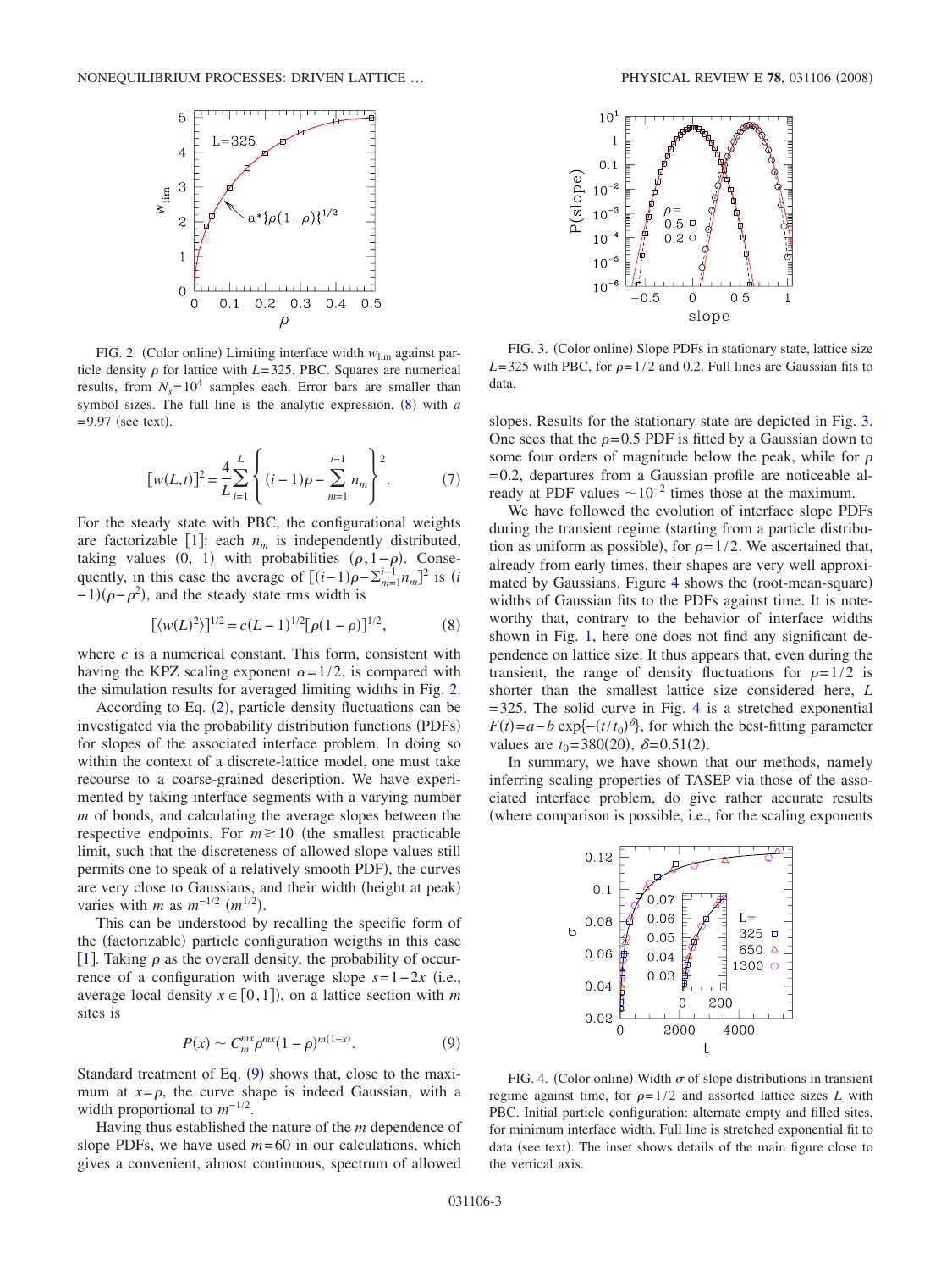<span id="page-3-0"></span>

FIG. 5. (Color online) Double-logarithmic plot of interface width against time, corresponding to TASEP with open boundary conditions inside the maximal current (MC) phase  $\alpha_l = \beta_E = 3/4$ . Initial density  $\rho = 1/2$  and lattice sizes *L* as in key to symbols. The full line corresponds to  $w \sim t^{1/3}$ . Inset: scaling plot of data on main diagram, using  $\alpha = 1/2$ ,  $z = 3/2$ ;  $L_* = L/325$ .

 $\alpha$ ,  $\beta$ , and *z*) in the simplest case of a purely stochastic system with PBC. Our results so far are in agreement with the so-called KPZ conjecture [[9](#page-9-7)], sketched in Eqs.  $(1)$  $(1)$  $(1)$ – $(3)$  $(3)$  $(3)$  above.

# **III. OPEN BOUNDARY CONDITIONS**

#### **A. Numerical results**

With open boundary conditions, the following additional quantities are introduced: the injection rate  $\alpha_l$  at the left end and the ejection rate  $\beta_E$  at the right one (both defined as fractions of the internal hopping rate). The number of particles is no longer constant, although at stationarity it fluctuates around a well-defined average. Therefore, in order to consider the associated interface widths, one needs to subtract the instantaneous average slope  $1-2\rho(t)$ , in the manner of Eq.  $(4)$  $(4)$  $(4)$ , at each time step.

Many stationary properties are known for this case [[1](#page-9-0)[,5](#page-9-3)[,6](#page-9-4)[,14](#page-10-2)[–16](#page-10-3)], including the phase diagram in  $(\alpha_I, \beta_E)$  space. With open boundary conditions one must be aware that, even at stationarity, ensemble-averaged quantities such as densities will locally deviate from their bulk values, within "healing" distances from the chain extremities which depend on the boundary (injection/ejection) rates.

Numerical density-matrix renormalization group (DMRG) techniques have been applied to estimate the dynamic exponent *z* for several locations on the phase diagram  $[17]$  $[17]$  $[17]$ . More recently [[18](#page-10-4)], a Bethe-ansatz solution has been provided, giving exact (analytic) predictions for the value of *z* everywhere on the phase diagram.

We started by investigating the maximal-current (MC) phase  $(J=1/4)$  at  $\alpha_l > 1/2$ ,  $\beta_E > 1/2$ . The Bethe ansatz solution  $[18]$  $[18]$  $[18]$  predicts the KPZ value  $z=3/2$  there, concurrently with DMRG results [[17](#page-9-5)]. We took  $\alpha_l = \beta_E = 3/4$ , starting from an initial configuration with  $\rho=1/2$  (in the present case, this is the average final density as well), and alternate empty and filled sites, for minimum interface width. The evolution of interface widths against time was very similar to the PBC case, as shown in Fig. [5,](#page-3-0) and the KPZ exponents  $\alpha=1/2$ ,  $\beta$ =1/3, *z*=3/2 were extracted within error bars of the same

<span id="page-3-1"></span>

FIG. 6. (Color online) Double-logarithmic plot of interface width against time, corresponding to TASEP with open boundary conditions inside the low-density (LD) phase  $\alpha_I = 1/4$ ,  $\beta_E = 1/2$ . Initial density  $\rho = 1/4$  and lattice sizes *L* as in key to symbols. The full line corresponds to  $w \sim t^{5/12}$ . Inset: scaling plot of data on main diagram, using  $\alpha = 1/2$ ,  $z=6/5$ ;  $L_* = L/325$ .

order as those for PBC. We also checked the multicritical point  $\alpha_I = \beta_E = 1/2$ , and found the KPZ exponents again there, with an accuracy similar to that obtained deep within the MC phase. The value  $z=3/2$  has been found at this point by DMRG as well  $\lceil 17 \rceil$  $\lceil 17 \rceil$  $\lceil 17 \rceil$ .

Elsewhere on the phase diagram, a low-density phase exists at  $\alpha_l < 1/2$ ,  $\alpha_l < \beta_E$  (with  $\rho = \alpha_l$ ), and a high-density phase at  $\beta_E < 1/2$  $\beta_E < 1/2$  $\beta_E < 1/2$ ,  $\beta_E < \alpha_I$  (with  $\rho = 1 - \beta_E$ ) [1[,5](#page-9-3)[,6](#page-9-4)[,14](#page-10-2)]. There is a critical coexistence line  $\alpha_l = \beta_E < 1/2$ , where a first-order transition occurs  $[1]$  $[1]$  $[1]$ . The low- and high-density phases are further subdivided  $[18]$  $[18]$  $[18]$ . However, such subdivisions will not concern us directly here, the relevant fact being that (outside the MC phase) the Bethe ansatz solution predicts a nonvanishing gap as  $L \rightarrow \infty$  (i.e.,  $z=0$ ) everywhere (this is found by DMRG as well  $[17]$  $[17]$  $[17]$ ), except on the coexistence line where diffusive behavior with  $z=2$  is expected [[18](#page-10-4)].

We first examined a point away from the coexistence line, namely,  $\alpha_l = 1/4$ ,  $\beta_E = 1/2$ , where the stationary density is thus  $\rho = 1/4$ . Setting the initial density at the stationary value, the time evolution of the associated interface widths is qualitatively very similar to the cases illustrated earlier, as shown in Fig. [6;](#page-3-1) however, scaling turns out to be very different.

Attempting curve collapse on the data of Fig.  $6$  (see inset) gives the following estimates:  $\alpha = 0.497(3)$ ,  $z = 1.20(5)$ . This would imply  $\beta = 0.41(2)$  from scaling; a direct fit of *L*  $=1300$  data for  $10^2 < t < 10^3$  gives  $\beta = 0.35(1)$ , which is a larger discrepancy compared with the scaling prediction than, e.g., for PBC or for the MC phase with open boundaries.

These results for  $\alpha$  and  $\zeta$  are inconsistent with the scaling relation  $\alpha + z = 2$  $\alpha + z = 2$  from Galilean invariance [2]; however, it should be recalled that translational invariance, the key ingredient for Galilean invariance to hold is, in general, broken by the system's boundaries present here. The fact that  $\alpha + z$  $=$  2 is obeyed for open boundary conditions, in the MC phase  $\alpha_l$ ,  $\beta_E \ge 1/2$ , can be explained on the basis of simple kinematic-wave theory  $[16]$  $[16]$  $[16]$  for the TASEP. Indeed, in this phase the kinematic waves produced by both boundaries do not penetrate the system  $[16]$  $[16]$  $[16]$ , and one does not see the formation of a shock (density wave) in the bulk which would otherwise disrupt the translational symmetry.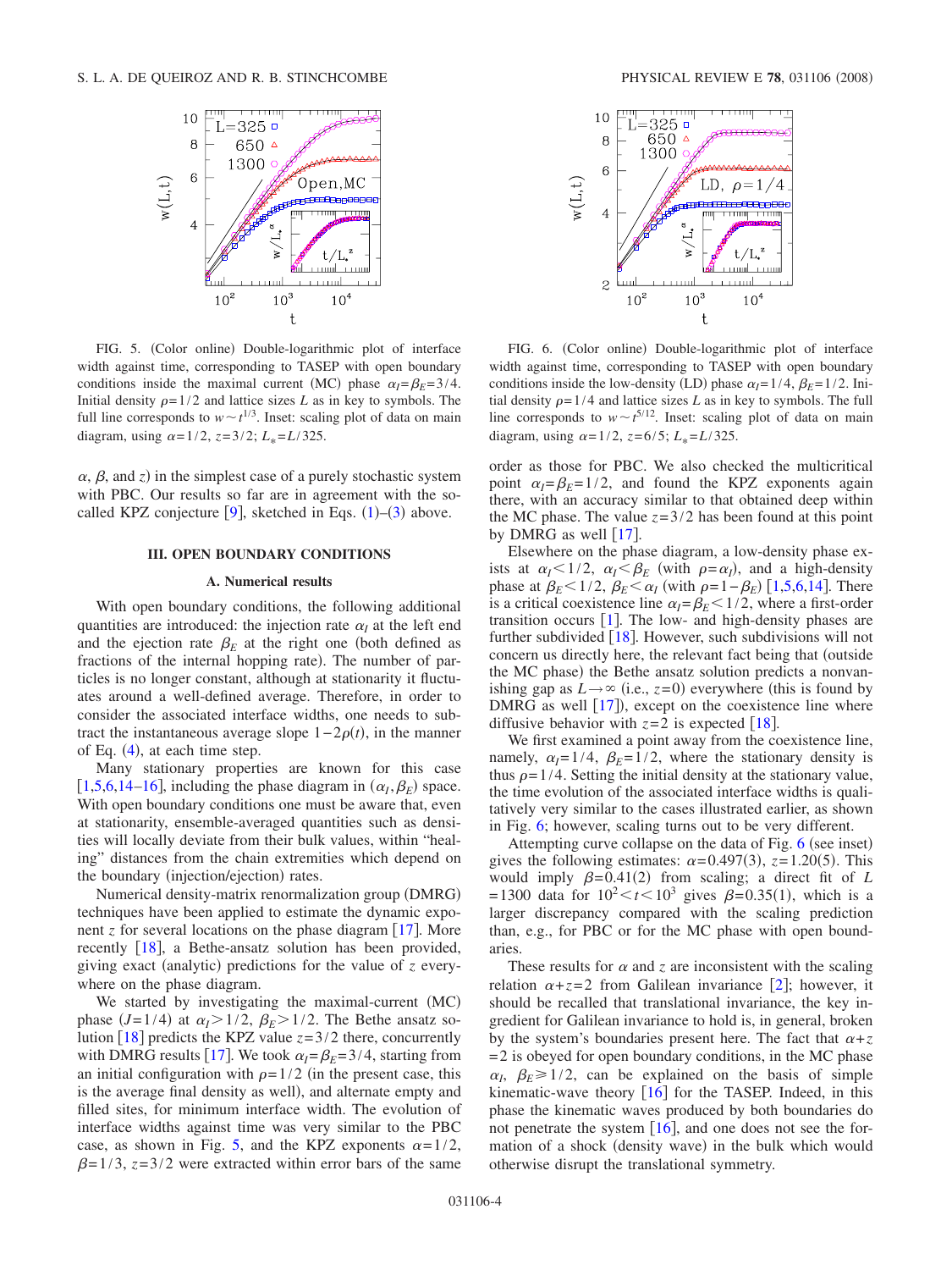<span id="page-4-0"></span>

FIG. 7. (Color online) Double-logarithmic plot of interface width  $w$  and overall particle density  $\rho$  against time, corresponding to TASEP with open boundary conditions at  $\alpha_l = \beta_E = 1/4$  (on the coexistence line), lattice size  $L=325$ , and two distinct initial densities  $\rho_0 = 1/4$  and 1/2.

As mentioned above, both DMRG numerics  $\lceil 17 \rceil$  $\lceil 17 \rceil$  $\lceil 17 \rceil$  and the Bethe ansatz solution  $\lceil 18 \rceil$  $\lceil 18 \rceil$  $\lceil 18 \rceil$  predict  $z=0$ , i.e., the correlation length is supposed to be finite here. We defer discussion and a proposed solution of the apparent contradiction between our own results and previous ones, to Sec. III B below, where a continuum mean-field treatment of the approach to stationarity is developed. For the moment, we note that an explanation can be provided for the limiting-width exponent  $\alpha$ , by going back to Eq.  $(7)$  $(7)$  $(7)$  which was there applied to the factorizable-weight case of PBC. As seen from the development immediately below Eq.  $(7)$  $(7)$  $(7)$ , the only changes brought about by a finite correlation length (assumed to be  $\ll L$ ) amount to an *L*-independent correction to the term within round brackets, resulting from short-range density-density correlations. Thus, the  $L^{1/2}$  dependence of  $[\langle w(L)^2 \rangle]^{1/2}$ , given in Eq.  $(8)$  $(8)$  $(8)$ , remains valid here. This is corroborated by our numerical estimate  $\alpha = 0.497(3)$ , quoted above.

Next, we looked at a point with  $\alpha_I = \beta_E = 1/4$ , on the coexistence line. In the stationary state, one expects a lowdensity phase with  $\rho = \alpha_l$  and a high-density one with  $\rho_+$  $=1-\beta_E$  to coexist. We investigated the time evolution of both interface widths and overall densities, with two different initial conditions, namely,  $\rho_0=1/4$ ,  $1/2$  (because of particle-hole symmetry, starting with  $\rho=3/4$  gives the same interface width as for  $\rho = 1/4$ , and a complementary particle density). It can be seen in Fig. [7](#page-4-0) that with both initial conditions, the fixed point for the average density is  $\rho = 1/2$ . While, for  $\rho_0 = 1/4$ , the time evolution of the associated interface width still displays the simple monotonic character found in all setups previously studied here (apart from a small bump at early times), such a feature is lost for  $\rho_0$  $=1/2$ . Though the width eventually settles at a unique saturation value, the corresponding relaxation time is one order of magnitude longer than elsewhere on the phase diagram or for PBC (see the curves for  $L = 325$  in the respective figures).

In order to unravel the corresponding spatial particle distributions, we also looked at the time evolution of slope PDFs at this point, for the same initial densities. The results are depicted in Fig. [8,](#page-4-1) showing that for both cases a doublepeaked structure eventually evolves. The peak heights indicate a large degree of spatial segregation between the  $\rho_0$ 

<span id="page-4-1"></span>

FIG. 8. (Color online) Slope PDFs at assorted times, for interfaces corresponding to TASEP with open boundary conditions, at  $\alpha_l = \beta_E = 1/4$  (on the coexistence line), lattice size *L*=325, and two distinct initial densities, namely, (a)  $\rho_0 = 1/4$  and (b)  $\rho_0 = 1/2$ . Key to symbols: squares,  $t=150$  (a),  $t=50$  (b); triangles,  $t=500$ ; hexagons, *t*=5000; crosses, *t*=20 000.

 $= 1/4$  and 3/4 phases. For example, in case (b) [initial density  $\rho_0$ =1/2], at *t*=20 000 the peaks associated to the coexisting densities are  $\sim$ 8 times higher than the trough in the PDF at slope zero  $(\rho = 1/2)$ .

We pursued this point further, via direct examination of the evolution of averaged density profiles in the particle system. Results for  $L=325$ , with initial density  $\rho_0=1/2$  and initial distribution as uniform as possible (i.e., alternating empty and occupied sites), are shown in Fig. [9.](#page-4-2)

For  $t \le 500$ , the low injection/ejection rates cause the the initial plateau of uniform density to be symmetrically eaten into, as illustrated by the *t*=50 profile. After the two density waves meet, a shock (kinematic wave) is formed, which for this case of  $\alpha_l = \beta_E < 1/2$  is stationary on average [[16](#page-10-3)], i.e., it jiggles around and is in effect bounced off the system's boundaries. For the ensemble-averaged densities at fixed times  $\geq 500$ , the consequence of this is that the promediated profiles grow ever more featureless (because the spread between locations of the shock, at the same time but for different noise realizations, increases with time owing to increasing sample-to-sample decorrelation). At  $t=10000$ , one sees in Fig. [9](#page-4-2) a nearly constant slope, i.e., the local average den-

<span id="page-4-2"></span>

FIG. 9. (Color online) Ensemble-averaged particle density profiles at assorted times, for TASEP with open boundary conditions, at  $\alpha_l = \beta_E = 1/4$  (on the coexistence line), lattice size *L*=325, and initial density  $\rho_0 = 1/2$ . Averages taken over  $10^4$  independent samples (see text).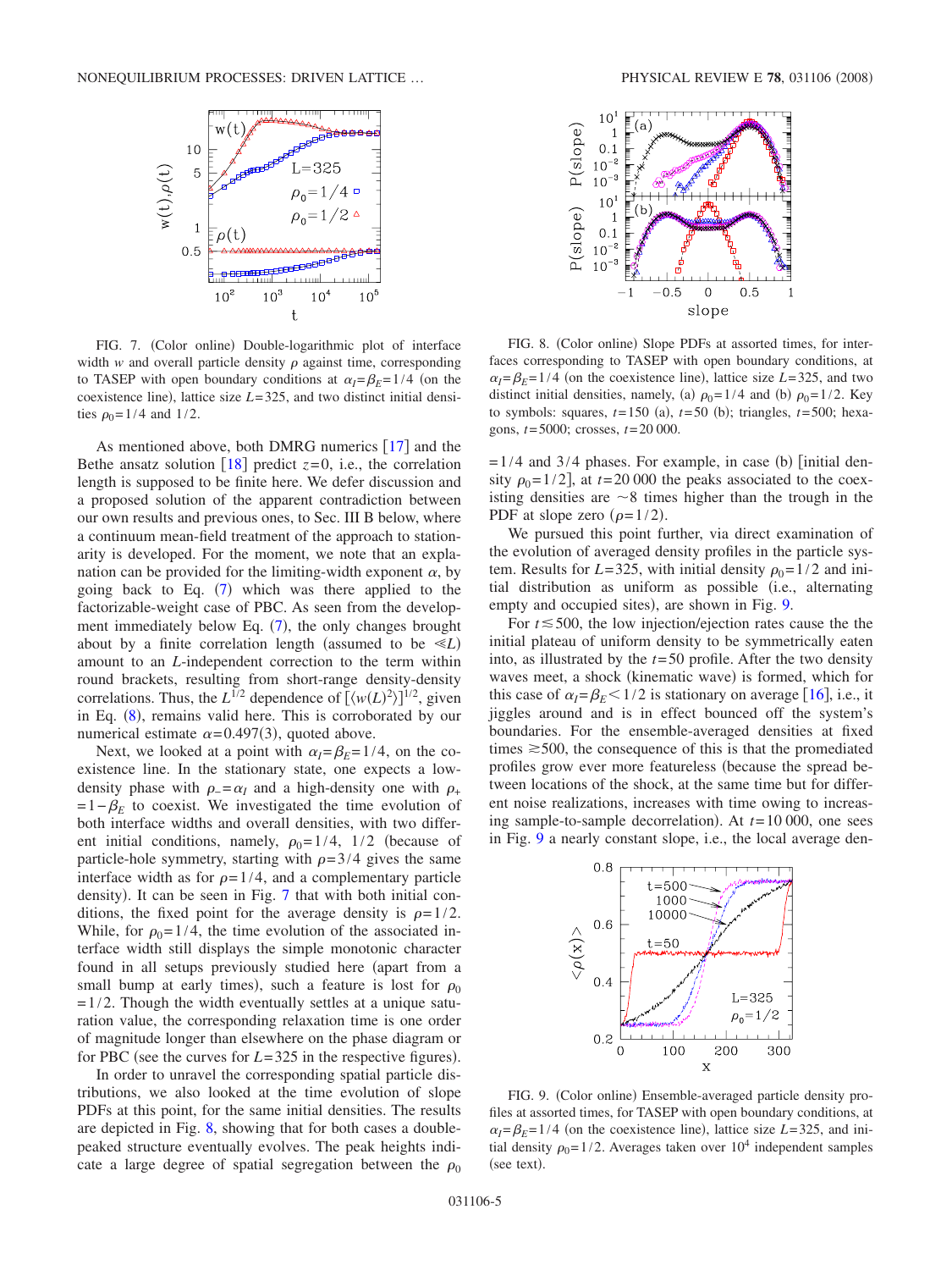<span id="page-5-0"></span>

FIG. 10. (Color online) Double-logarithmic plot of interface width against time, corresponding to TASEP with open boundary conditions on the coexistence line, at  $\alpha_l = \beta_E = 1/4$ . Initial density  $\rho_0$ =1/4 and lattice sizes *L* as in key to symbols. The full line corresponds to  $w \sim t^{0.47}$ . Inset: scaling plot of data on main diagram, using  $\alpha=1$ ,  $z=2.1$ ;  $L_* = L/325$ .

sity increases roughly linearly with position along the system. Looking back at Fig. [7,](#page-4-0) however, it is apparent that a large degree of spatial segregation remains at stationarity between the  $\rho = 1/4$  and 3/4 phases, within each realization.

Finally, still on the coexistence line, we investigated the scaling properties of interface widths. For this, we chose the initial condition  $\rho_0 = 1/4$  which, as seen in Fig. [7,](#page-4-0) results in a relatively smooth and monotonic evolution pattern. Our data (skipping the very early stage  $t < 10<sup>3</sup>$ , for which the small bumps referred to above make their appearance) are displayed in Fig. [10.](#page-5-0)

Attempting curve collapse on the data of Fig.  $10$  (see inset) gives the following estimates:  $\alpha = 0.99(1)$ ,  $z = 2.10(5)$ . This would imply  $\beta = 0.47(2)$  from scaling, as shown by the straight line on the main plot; a direct fit of *L*=1300 data for  $7 \times 10^3 < t < 7 \times 10^4$  gives  $\beta = 0.39(1)$ , which again is a larger discrepancy compared with the scaling prediction than in cases previously examined here.

The estimate of *z* from curve collapse is roughly in line with the Bethe ansatz prediction  $[18]$  $[18]$  $[18]$   $z=2$ , though it seems difficult to stretch the error bars for our data to include this latter value. As regards  $\alpha$ , our estimate suggests that  $\alpha = 1$  is possibly an exact result for this case.

An argument can be given as follows. Going back to the calculation outlined, for PBC, in Eq.  $(7)$  $(7)$  $(7)$ , and recalling the spatial phase segregation shown in the late-time data of Fig. [8,](#page-4-1) one sees that the dominant feature of the interface (particle system) is its division at a strongly fluctuating interface into two main segments with symmetric slopes (low and high densities), of lengths  $\propto L$ . In order words, local densities will be correlated along distances of order *L*. This is enough to guarantee that the mean square interface width will depend on  $L^2$ . This argument is supported by a calculation of the size dependence of the stationary mean square width. On the coexistence line the diffusing shock gives a linear average stationary density profile (refer to the late-time curves in Fig. [9](#page-4-2)), and this makes the large time limit of Eq. ([7](#page-2-5)) proportional to  $L^2(2\alpha_I - 1)^2$ , consistent with  $\alpha = 1$ .

## **B. Continuum mean-field approach**

We investigate how the effects of number conservation can influence the approach to stationarity. We wish to find out whether, and under what conditions, transient (e.g., ballistic) phenomena can occur which would mask the underlying long-time relaxational dynamics. Determination of the exponent *z* via interface width scaling, as done in Secs. II and III A, relies heavily upon collapsing the "shoulders" which mark the final approach to stationarity, thus this method always picks out the longest characteristic time. Therefore one may ask, for the low-density phase with open boundary conditions, whether the *L*-independent relaxation time implied by the prediction  $z=0$  is hidden underneath a longer process and whether in this scenario the latter time, which is captured by interface width scaling, is associated with features not so far emphasized within Bethe ansatz investigations, as in the connection between ballistic motion and imaginary parts of energies. Such things might explain the seeming mismatch between our results and those of Ref.  $\lceil 18 \rceil$  $\lceil 18 \rceil$  $\lceil 18 \rceil$ .

In the TASEP (and similar nonequilibrium flow processes) the bulk hopping process conserves total particle number hence the continuity-equation nature of the evolution equation and the slow nature of long-wavelength fluctuations of the density. With open boundaries, particles can appear and leave at the chain ends, thus causing the total number of particles inside to change.

A group of particles crossing at a boundary immediately affects the mean density and the local density near the boundary. Such a group may be transferred into the interior as a kinematic wave i.e., a moving domain wall, provided the kinematic wave velocity *v* is nonzero and of the right sign. A time of order *L*/*v* will be needed to affect the local density throughout a system of size  $L$  (as, for example, is typically required to achieve a steady state configuration).

This argument suggests that measurements of quantities (such as ones conserved in the interior) whose changes are boundary induced will show characteristic times of order  $L^{z'}$ , with  $z'$  at least unity (still slower limiting processes may also be involved, owing to intrinsic features of the dynamics). In order to provide a quantitative counterpart to these ideas, we have used a continuum mean-field approach (see, e.g., Ref. [[15](#page-10-5)]) in which the system is described by the noiseless Burgers/KPZ equations, linearized by the Cole-Hopf transformation  $[19,20]$  $[19,20]$  $[19,20]$  $[19,20]$ . This picks up the kinematic wave effects in the evolution of the local density  $\rho_l$  and its mean  $\rho$ . It captures the ballistic transport between boundary and interior, described qualitatively above, which gives  $z' = 1$ . In this description the reduced density  $\sigma_l(t) = \rho_l(t) - 1/2$  evolves as

$$
\sigma_l(t) = \frac{\partial}{\partial l} \ln \left\{ \cosh K(l - l_0) e^{-K^2 t} + \sum_k (A_k e^{kl} + B_k e^{-kl}) e^{-k^2 t} \right\}
$$
\n(10)

towards a steady state

$$
\sigma_l = K \tanh K(l - l_0),\tag{11}
$$

where *K* and  $l_0$  are decided by boundary rates  $(\alpha_I, \beta_E)$ , *K* being real, except in the MC phase where it is imaginary.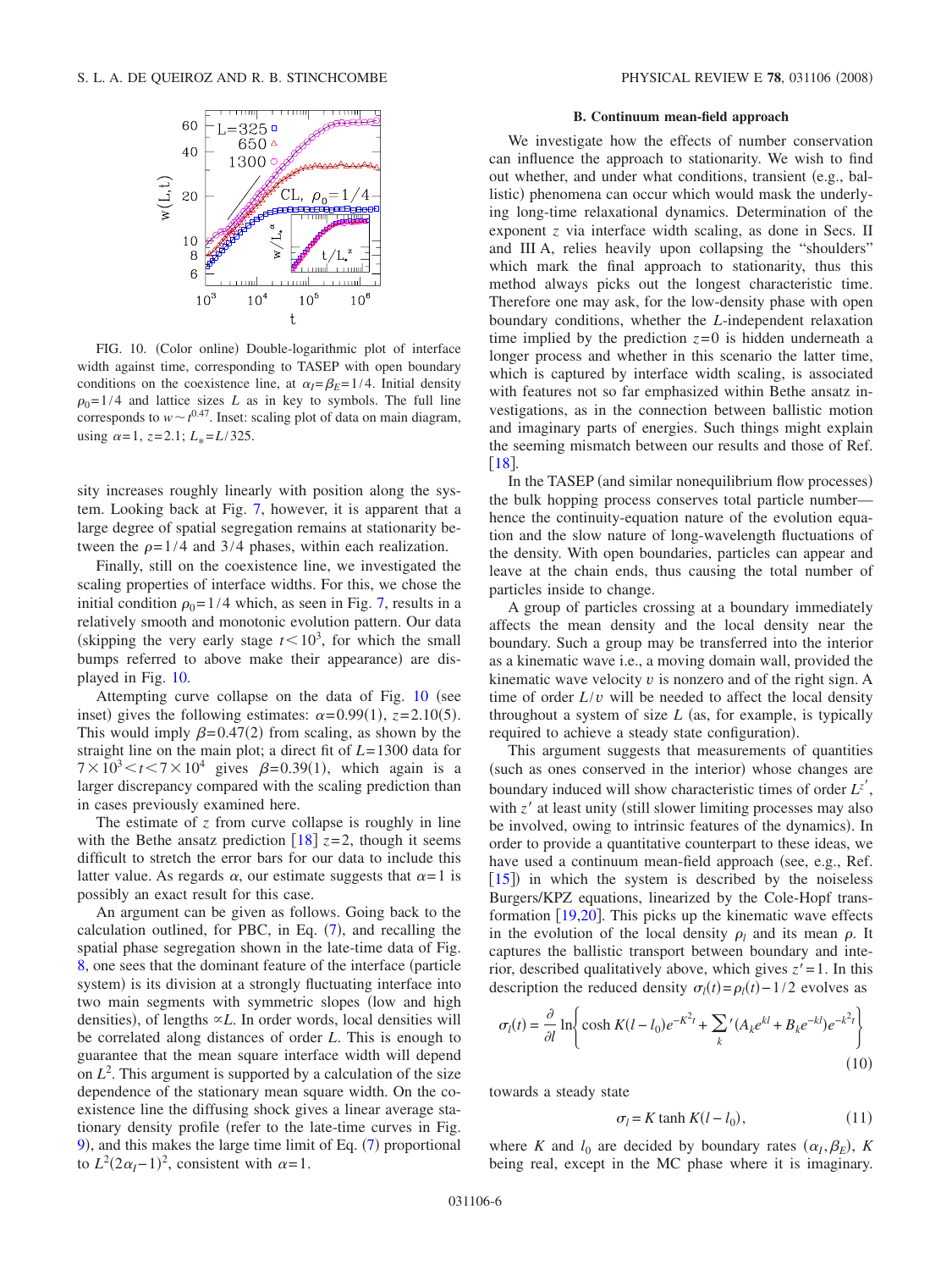The sum  $\Sigma'$  takes care of the difference between initial and steady states, and (since this difference is decaying) it involves complex *k* with  $Re(k^2) > K^2$ ; this *k* has to be consistent with boundary conditions.  $A_k$ ,  $B_k$  are therefore determined by initial conditions. The difference typically becomes a kinematic wave or domain wall  $[5,16,21-26]$  $[5,16,21-26]$  $[5,16,21-26]$  $[5,16,21-26]$  $[5,16,21-26]$  $[5,16,21-26]$ . If it is kinklike, its velocity *v* depends as follows on coarse-grained densities  $\rho_{\leq}$ ,  $\rho_{\geq}$  and currents  $J_{\leq}$ ,  $J_{\geq}$  on either side of the kink:  $v = (J_{<} - J_{>})/(\rho_{<} - \rho_{>})$ . These quantities are set by the steady-state and initial (uniform) density profiles; for smooth small-amplitude kinematic waves  $v = dJ/d\rho = 1-2\rho$ , and then the local coarse-grained density  $\rho$  is at late times set by the steady state. For our investigations at  $(\alpha_I, \beta_E) = (1/4, 1/2)$ the initial profile  $\rho_l = 1/4$  has to go into the steady-state profile, which corresponds to  $K=1/4$ ,  $l_0=L$ , and differs from the initial one only in having an upturn (to  $\rho_L$ =3/8) at the right boundary.

The kinematic wave velocity for  $\rho = 1/4$  is 1/2, i.e., positive, so there is ballistic transfer, actually of vacancies at speed 1/2 from the right boundary, which after time *t*  $\approx L/v = 2L$  produces the steady-state profile with its upturn at the right boundary. This is corroborated by our numerical results depicted in Fig. [6.](#page-3-1) For all cases *L*=325, 650, and 1300, the interface width at *t*=2*L* has reached more than 98% of its asymptotic value. Thus, while attempts at producing overall curve collapse indicate  $z' \approx 1.20$  as quoted above, by focusing exclusively on the scaling of the "shoulders" one gets a result much closer to the mean-field value.

We also applied this picture to other cases investigated in Sec. III A, to check for consistency. Results are as follows.

For the MC phase at  $(\alpha_I, \beta_E) = (3/4, 3/4)$ , initially  $\rho_I$ =1/2, so  $v=0$  and the steady state  $\rho_l$  differs from the average by an upturn to 2/3 at the left boundary, and a downturn to 1/3 at the right one. So ballistic effects are not very important; furthermore the limiting process is the slower "KPZ diffusion" having *z*=3/2.

On the coexistence line at  $(\alpha_I, \beta_E) = (1/4, 1/4)$ , two initial densities were used: (a)  $\rho_l = 1/2$ , (b)  $\rho_l = 1/4$ . For (a), the essential aspects are all as given in Fig. [9,](#page-4-2) i.e., a ballistic early evolution from the domain walls coming in from either end, followed by the limiting slower diffusive process (z =2). These together give rise to the nonmonotonic form in Fig. [7.](#page-4-0) For (b), the ballistic process is effective for a long time (of order *L*) during which the average  $\rho$  builds up, but again the limiting process is diffusion  $(z=2)$ .

So, the mean-field continuum picture is consistent with all our numerical results for open boundary conditions, especially the one where we differ from Ref.  $[18]$  $[18]$  $[18]$ . In this latter case, the characteristic time arising from propagation of the kinematic wave is longer than the intrinsic (L-independent) one, thus resulting in the effective exponent  $z'=1$  (for all other cases, an exponent  $z > 1$  associated to intrinsic dynamics dominates anyway). Note that, for this scenario to work, one needs the kinematic wave to have nonzero effective velocity *v*, and (for a characteristic relaxation time, proportional to  $L$ , to show up) one also needs the kinematic wave to have to traverse a length of order *L*—whether that is the case depends on the maximum distance from the nearest effective boundary to the place(s) where the profile has to be adjusted.

In summary, the difference between our results and those of Ref.  $[18]$  $[18]$  $[18]$  is real, and interpretable as above. The effects

<span id="page-6-0"></span>

FIG. 11. (Color online) Double-logarithmic plot of interface width against time, corresponding to TASEP with periodic boundary conditions and binary quenched disorder, with  $\varphi=1/2$ ,  $p_s=0.8$ ,  $p_w$ =0.2 [see Eq. ([12](#page-6-1))].  $\rho$ =1/2, lattice sizes *L* as in key to symbols. Full line corresponds to  $w \sim t^{0.61}$ . Inset: scaling plot of data on main diagram, using  $\alpha = 1.05$ ,  $z = 1.7$  (see text);  $L_* = L/325$ . Each point is an average over 10000 independent realizations of quenched randomness.

and interpretation may be important for other quantities conserved in the bulk which build up only by propagation from the boundaries.

#### **IV. QUENCHED DISORDER**

Quenched disorder in the TASEP has been studied by many authors  $[27-32]$  $[27-32]$  $[27-32]$ . Here, we investigate bond disorder [[29](#page-10-12)], i.e., while all particles are identical, the site-to-site hopping rates are randomly distributed.

Hereafter, we restrict ourselves to binary distributions  $P(p)$  for the internal nearest-neighbor hopping rate *p*:

$$
P(p) = \varphi \delta(p - p_s) + (1 - \varphi)\delta(p - p_w), \tag{12}
$$

<span id="page-6-1"></span>where  $p_s > 1/2$ ,  $p_w < 1/2$  are associated, respectively, to "strong" and "weak" bonds.

One must recall that the bond disorder introduced above gives rise to correlated, or "columnar" disorder in the associated interface problem  $[29,33]$  $[29,33]$  $[29,33]$  $[29,33]$ . Indeed, the (fixed) value of the hopping rate at a given position *x* along the particlemodel axis will determine, once and for all, the probability of the height  $h(x)$  being updated. This is in contrast with the usual picture of quenched disorder in the KPZ model [[34](#page-10-14)[–39](#page-10-15)], where it is assumed that the intensity of disorder is a random function of the instantaneous two-dimensional position  $[x, h(x)]$  of the interface element at *x*.

In Fig. [11](#page-6-0) we show interface width data for PBC,  $\rho$  $=1/2$ , and  $\varphi=1/2$ ,  $p_s=0.8$ ,  $p_w=0.2$  in Eq. ([12](#page-6-1)). Note that the relaxation times are one order of magnitude longer than is usual for pure systems (in the latter case, one must make exception for the coexistence line with open boundary conditions). Though the overall picture of a scaling regime still holds, with interface widths evolving in a simple, monotonic way, in general the quality of data collapse is lower than for pure systems. From our best fit, we estimate  $\alpha = 1.05(5)$ , *z*  $= 1.7(1)$ , from which scaling gives  $\beta = 0.62(7)$ . A direct fit of  $2 \times 10^3 \le x \le 2 \times 10^4$  data for *L*=1300 gives  $\beta$ =0.56(1), only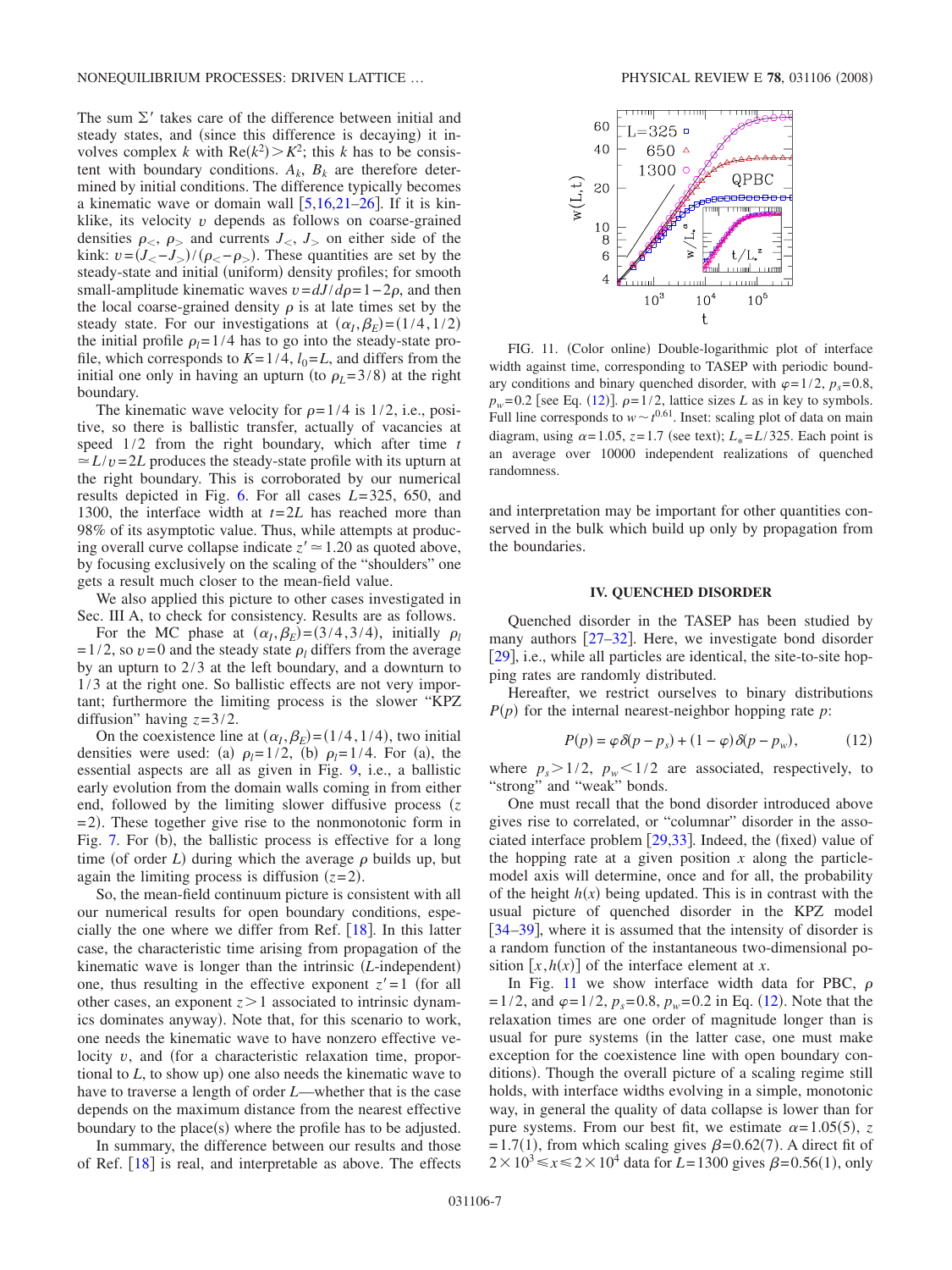<span id="page-7-0"></span>

FIG. 12. (Color online) Slope PDF in stationary state, corresponding to TASEP with quenched disorder,  $\varphi=1/2$ ,  $p_s=0.8$ ,  $p_w$  $= 0.2$  [see Eq. ([12](#page-6-1))]. Lattice size *L*=325 with PBC,  $\rho = 1/2$ . The full line is a double Gaussian fit to data (see text). 100 independent realizations of quenched randomness were used, for each of which samples were collected from  $3 \times 10^4$  consecutive interface configurations.

just within the error bars predicted by scaling.

We have examined the stationary-state slope distributions for the interface problem. Numerical results are displayed in Fig. [12,](#page-7-0) together with their fit by a double-Gaussian form  $\Phi(x) = aG_1(x) + (1-a)G_2(x)$ , where *G<sub>i</sub>* is a Gaussian centered at  $x_i$  with variance  $\sigma_i^2$ . The best-fitting parameters give a roughly symmetric curve, with  $a=0.53(2)$ ,  $x_1=-0.26(1)$ ,  $x_2$  $=0.31(1)$ ,  $\sigma_1=0.21$ ,  $\sigma_2=0.18$ . Such a double-peaked structure indicates phase separation, as seen earlier for pure systems on the coexistence line (though here this is quantitatively milder, as the peak-to-trough ratio is  $\sim$ 1.3, to be compared to  $\sim$ 8 in the previous case). Phase separation is known to be a feature of the quenched-disordered TASEP  $[27]$  $[27]$  $[27]$ 

We now outline a theoretical framework for the description of the quenched-disordered problem, in the spirit of earlier work by Tripathy and Barma  $[27]$  $[27]$  $[27]$ . The analytic understanding of slope distributions and, particulary, of currents and profiles, rests on the division of the system, for a given disorder configuration, into an alternating succession of weak-bond and strong-bond segments  $(S^w$  and  $S^s)$  each containing only bonds of one strength. The longest weak bond segments determine the current through the system. This is easily seen in a mean-field account of the steady state of the particle system (with PBC). Here the constant current *J* yields the relation (profile map)

$$
\rho_{l+1} = 1 - \frac{J}{p_l p_l},\tag{13}
$$

where  $p_l$  is the hopping rate from site *l* to  $l+1$  and  $p_l$  is the mean occupation of site *l*.

Throughout a weak bond segment  $S_n^w$  of length *n* the map involves the constant (reduced) current  $J/p_l = J/p_w \equiv J_w$ . The corresponding strong bond variable is  $J/p_s \equiv J_s$ ;  $J_s < J_w$  since  $p_s > p_w$ . So, within any  $S_n^w$  (or  $S_n^s$ ) the profile map is that of an effective pure system, which is well known to give density profiles of kink shape, corresponding to low current or

high current:  $\rho_l - \frac{1}{2} = k \tanh k(l - l_0)$  (monotonic increasing) or  $\rho_l - \frac{1}{2} = -K \tan K(l - l_0)$  (monotonic decreasing), depending on whether the reduced current  $J/p$  is less than or greater than  $1/4$ . *k* and *K* are related to the reduced current by *k*  $=\sqrt{(1/4)-(J/p)}$ ;  $K=\sqrt{(J/p)-(1/4)}$  [[32](#page-10-11)].

In the high current case *K* has to be small  $\left[\leq O(1/L)\right]$  in a segment of size  $L$ , to prevent the tangent from diverging and taking  $\rho_l$  outside of the permitted physical range [0,1]. In the binary random system, it is not possible to have both weak and strong bond segments (having, respectively,  $K = K_w$ ,  $K_s$ ) in the high current "state" since that would lead to monotonically decreasing  $\rho$  for all segments. That would violate the periodic boundary condition requirement. It cannot even apply with open boundary conditions in a large system, because even with  $K<sub>s</sub>$  kept small by having  $J<sub>s</sub>$  close to 1/4, the larger  $J_w$  would cause a large  $K_w$ , resulting in nonphysical values of  $\rho_l$ . Arguments of this sort show that the strong bond segments  $S^s$  are all in the low current phase, i.e.,  $J_s < 1/4$  with density profiles in each <sup>S</sup>*<sup>s</sup>* increasing monotonically. Thus, for PBC the profiles in each  $S<sup>w</sup>$  have to decrease. That can come about from having  $J_w > 1/4$ , which leads to  $K_w$  $=\sqrt{J_w-(1/4)}$ . If the longest weak bond segment has length  $n_0$ , to prevent unphysical  $\rho_l$ 's resulting from a divergence of  $\tan K_w(l-l_0)$  somewhere within that segment we must have  $K_w \leq \pi/n_0$ . This gives

$$
\frac{1}{4} \le \frac{J}{p_w} \le \frac{1}{4} + \left(\frac{\pi}{n_0}\right)^2.
$$
\n(14)

It is straightforward to show that the characteristic length of weak bond segment is  $n \sim \ln[1/(1-\varphi)]$ , and the largest weak segment length is  $n_0 \sim \ln L/\ln[1/(1-\varphi)]$ , so the above condition on  $J_w$  is very restrictive, making the current typically  $J \sim (p_w/4) + O[(1/\ln L)^2].$ 

This is in agreement with simulation results  $J \approx 0.055$  and 0.029, respectively, for  $p_w=0.2$  and  $p_w=0.1$  (both with  $\rho$  $=1/2$  on a lattice with *L*=325). A decreasing profile in each  $S^w$  is also possible with  $J_w$  slightly less than 1/4 since, in addition to the kink-shaped low current profile, a profile with  $\rho_l$  decreasing between 1 and  $(1/2) + k$  can result from the low current map. Again the  $K_w$  that allows that is limited, leading for this case to  $J \sim (p_w/4) - O[(1/\ln L)^2]$ . This was seen, for example, in simulations for  $\rho = 0.8$ , where  $p_w = 0.1$  gives *J*  $\approx 0.024$ . This same result can also arise from another low current profile [having  $\rho_l$  decreasing between  $(1/2)-k$  and zero. All these weak segment profiles are seen in simulation results, together with the characteristic kink-shaped profiles of the strong-bond segments [e.g., for  $p_w=0.1$ ,  $\rho=0.5$  see Fig. [13,](#page-8-0) having  $J=0.0297(3)$ , i.e.,  $J/p_w$  just greater than  $1/4$ .

Local density or slope distributions  $P(\sigma)$ , with  $\sigma$  $\equiv \partial h / \partial x$ , are available from the profiles  $\rho_l$ , just as for the pure case, by using the known density-slope relation, Eq. ([2](#page-1-0)) in

$$
P(\sigma) = \sum_{\text{segments}} \int d\sigma_l \frac{\delta(\sigma - \sigma_l)}{|d\sigma_l/dl|} = \sum_{\text{segments}} \frac{1}{|d\sigma_l/dl|} \sigma_l = \sigma.
$$
\n(15)

Contributions from high current segments give (using  $\sigma_l$ = −*K* tan *Kl*):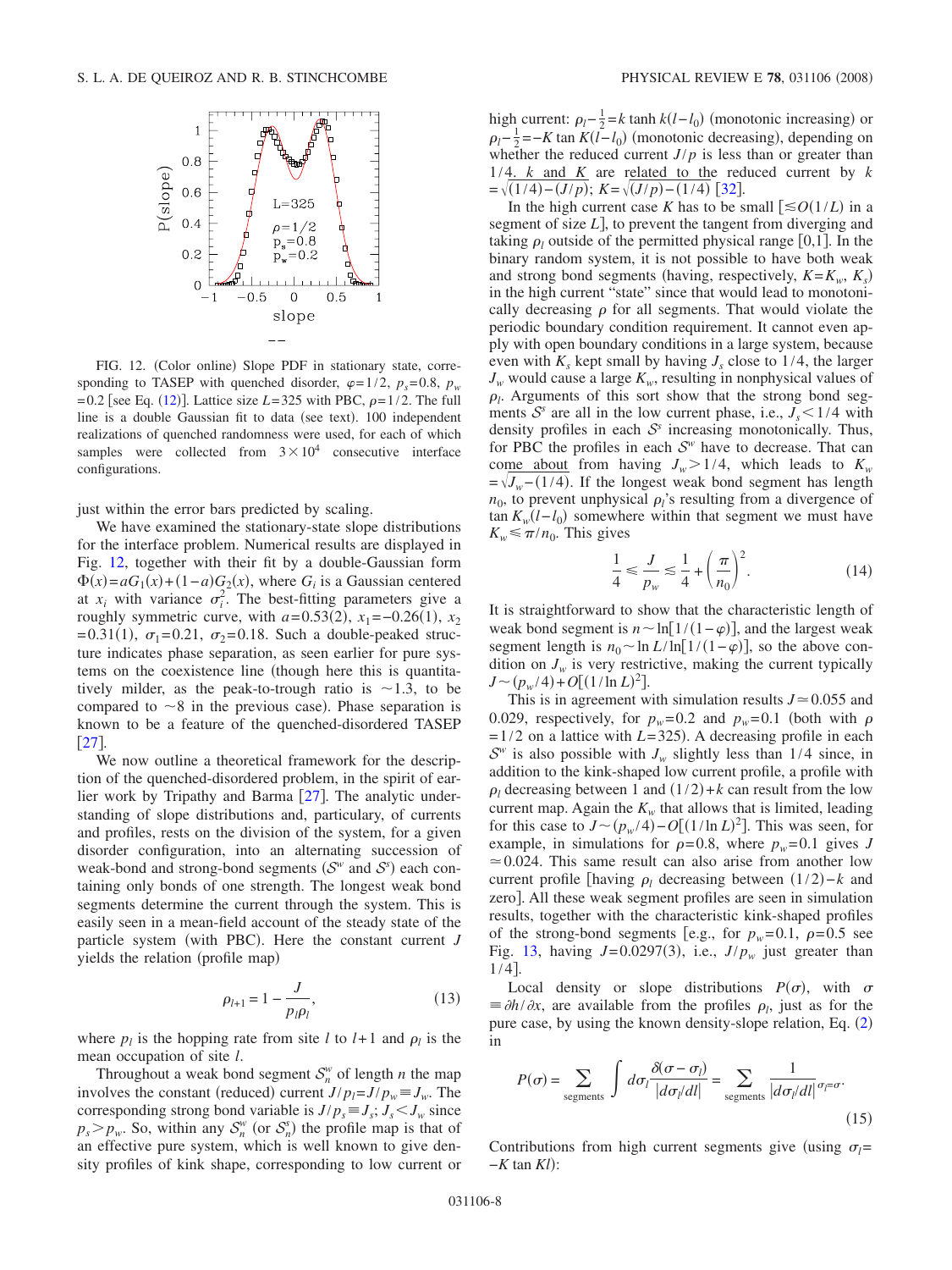<span id="page-8-0"></span>

FIG. 13. (Color online) Upper part: time-averaged particle density against position on section of *L*=325 system with PBC, corresponding to TASEP with quenched disorder, for a fixed bond configuration (seen in lower part of figure). Overall density  $\rho=1/2$ ,  $\varphi=1/2$ ,  $p_s=0.9$ ,  $p_w=0.1$  [see Eq. ([12](#page-6-1))]. Average is over 4.65  $\times 10^5$  successive time steps, in stationary state. Note kink-shaped profile for  $35 \le x \le 45$ , in direct correspondence with the longest concentration of strong bonds; also, the high-current profile for 65  $\leq x \leq 75$ , coinciding with the longest concentration of weak bonds.

$$
C = \frac{1}{|d\sigma_l/dl|_{\sigma_l = \sigma}} = 2[\sigma^2 + 4K^2]^{-1},
$$
 (16)

<span id="page-8-1"></span>while low current segments have contributions

$$
C = \begin{cases} 2[4k^2 - \sigma^2]^{-1} & \text{for } |\sigma| < 2k, \\ 2[\sigma^2 - 4k^2]^{-1} & \text{for } |\sigma| > 2k. \end{cases}
$$
 (17)

<span id="page-8-2"></span>In Eqs.  $(16)$  $(16)$  $(16)$  and  $(17)$  $(17)$  $(17)$ , these contributions are superimposed with  $\varphi$ -dependent weights related to their frequency of occurrence. Stochastic effects, missed from this account, cause fluctuations in the spatial pinning of the profiles (as for the pure case), leading mainly to a smoothing of the divergences near  $\sigma = \pm 2k$  in the low current segment contributions. Quantitative comparison of these predictions, e.g., to the data displayed in Fig. [12,](#page-7-0) is not entirely appropriate, on account of the coarse graining introduced by taking slope samples along segments of size  $m$  bonds (typically  $m=60$ , as mentioned above). Nevertheless, one can see that some general aspects, such as the appearance of peaks roughly equidistant from  $\sigma = 0$ , are effectively mirrored in the numerical results.

#### **V. DISCUSSION AND CONCLUSIONS**

We start our discussion by recalling that the thermodynamic limits of interface models, such as KPZ, and of exclusion processes, differ in a subtle way. Namely, as can be seen from Eqs. ([5](#page-1-4)) and ([6](#page-1-5)), if one takes the  $L \rightarrow \infty$  limit before allowing  $t \rightarrow \infty$ , one is left with a perpetual coarsening transient in which the interface gets ever rougher. On the other hand, the TASEP displays a well-defined stationary state even on an infinite system. Therefore, the correspondence of the limiting-width regime of the former type of problem to the stationary state of the latter can be only take effect within a finite-size scaling context.

Once one is mindful of this distinction, however, the similarities and differences between two finite systems linked by the correspondence recalled in Sec. I are expected to be *bona fide* features, which reflect objective connections between the physics of nonequilibrium flow processes, and that of moving interfaces in random media. In Sec. II we first confirmed that the known KPZ exponents can be numerically extracted, with good accuracy, from the scaling of interface widths derived from the underlying TASEP with PBC. For a given range of system sizes, direct evaluation of  $\beta$  by examination of the transient regime of width growth against time seems to be the least accurate procedure, which in this case gave  $\beta$  $= 0.31(1)$ . From scaling, with  $\alpha = 0.500(5)$ ,  $z = 1.52(3)$ , one gets  $\beta = 0.33(1)$ , in much better agreement with the exact  $\beta$  $=1/3$ . Measuring this exponent directly from the transient regime tends to result in underestimation; as seen in Secs. III and IV above, such a trend is present in all our subsequent results, both for open systems and for quenched disorder. Also for PBC, we showed that the dependence of limiting KPZ interface widths against TASEP particle density can be accounted for by a treatment, which makes explicit use of the weight factorization that occurs for TASEP with PBC  $[1,6]$  $[1,6]$  $[1,6]$  $[1,6]$ . Arguments based on weight factorization provide an explanation for the shape of slope distributions in the interface problem as well.

In Sec. III A, we first established that open-boundary systems in the maximal-current phase, characterized by  $\alpha_I$ ,  $\beta_E$  $\geq 1/2$ , exhibit the same set of KPZ exponents as their PBC counterparts. For the exponent *z*, this is in agreement with the Bethe ansatz solution  $[18]$  $[18]$  $[18]$ . Examination of interface widths corresponding to systems in the low-density phase, with  $\alpha_l = 1/4$ ,  $\beta_E = 1/2$ , shows that curve collapse can be found to a rather good extent, giving the following exponent estimates:  $\alpha = 0.497(3)$ ,  $z = 1.20(5)$ ,  $\beta = 0.41(2)$ . This apparent disagreement with the Bethe ansatz prediction  $\lceil 18 \rceil$  $\lceil 18 \rceil$  $\lceil 18 \rceil$  of  $z=0$ , which implies a finite correlation length, is addressed in Sec. III B (see two paragraphs on). We have been able to provide a prediction of the (possibly exact) interface width exponent  $\alpha$ =1/2, based on considerations which make explicit use of a finite correlation length for the TASEP.

For systems with  $\alpha_l = \beta_E < 1/2$ , i.e., on the coexistence line of the open-boundary TASEP, interface width scaling gave  $\alpha = 0.99(1)$ ,  $z = 2.10(5)$ ,  $\beta = 0.47(2)$ . We provided a prediction of  $\alpha=1$  based on properties of the corresponding TASEP, in this case the fact that phase separation governs the dominant features of the interface configuration at stationarity. Direct calculation of density profiles in the particle system shows the time evolution of a shock (kinematic wave). At late times, the ensemble averaging of local densities tends to mask the evidence of phase segregation, which can, however, be retrieved by examination of the corresponding interface slope PDFs.

In Sec. III B, we outlined a mean-field continuum calculation, which sheds additional light on the approach to stationarity in open-boundary systems. We showed that, under suitable conditions such as those at  $(\alpha_I, \beta_E) = (1/4, 1/2)$  with uniform initial density  $\rho_l = 1/4$ , system-wide propagation of a kinematic wave translates into a characteristic time  $\alpha L^{z'}$  $(z' = 1$  in mean field). This goes towards explaining the apparent inconsistency between our result from interface-width evolution  $z = 1.20(5)$  and that from the Bethe ansatz solution which gives  $z=0$ . Indeed, in that case the *L*-independent re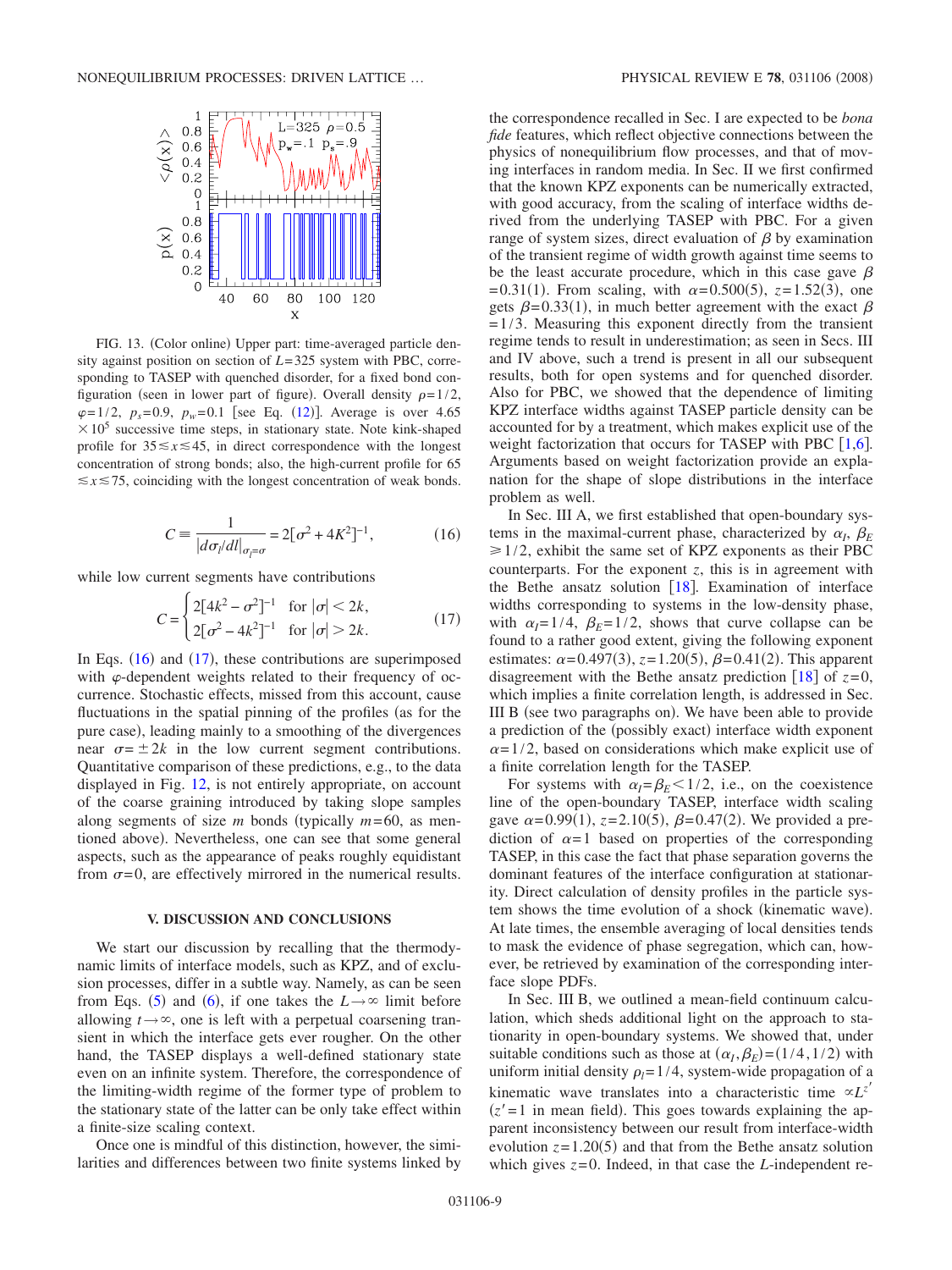laxation time implied by  $z=0$  is hidden underneath a slower part of ballistic origin, and it is the scaling of the latter which is captured by the interface width collapse, but not by considerations solely of the real part of Bethe ansatz excitation energies. Furthermore, in all other cases where our own numerical results are consistent with those of Ref.  $[18]$  $[18]$  $[18]$ , the mean-field prediction concurs with both. An extension of this work has now been carried out using the more precise domain wall method of Refs.  $[23,40]$  $[23,40]$  $[23,40]$  $[23,40]$  on a kinklike initial state in the massive phase  $[41]$  $[41]$  $[41]$ . This shows clearly the ballistic element and the much faster (size-independent) amplitude decay, providing an independent confirmation of the scenario.

In Sec. IV we investigated quenched bond disorder in TASEP with PBC. From the scaling analysis of the corresponding interface widths (which in this case are subjected to correlated or "columnar" randomness  $[29,33]$  $[29,33]$  $[29,33]$  $[29,33]$ ) we estimate  $\alpha = 1.05(5)$ ,  $z = 1.7(1)$ ,  $\beta = 0.62(7)$ . For comparison, values quoted for  $\beta$  in standard, two-dimensional quenched disorder in  $D=1+1$  KPZ systems are close to 0.63  $\lceil 35,36 \rceil$  $\lceil 35,36 \rceil$  $\lceil 35,36 \rceil$  $\lceil 35,36 \rceil$ . It has been argued  $\left[36,37\right]$  $\left[36,37\right]$  $\left[36,37\right]$  $\left[36,37\right]$  that this type of KPZ model is in the universality class of directed percolation, thus one should have  $\beta = \beta_{\text{DP}} = 0.633$ . Furthermore, in Ref. [[37](#page-10-21)], it is shown that by varying the intensity of the various terms in the quenched counterpart of Eq. ([3](#page-1-3)), one can make KPZ-like systems go through distinct regimes, namely, pinned, with  $\alpha_p = 0.63(3)$ ,  $\beta_p = 0.67(5)$ ,  $z_p = 1.06(8)$ ; moving, with  $\alpha_M$  $= 0.75(4)$ ,  $\beta_M = 0.74(6)$ ,  $z_M = 1.01(10)$ ; and annealed (i.e., fast-moving interface), with  $\alpha_A = 0.50(4)$ ,  $\beta_A = 0.30(4)$ ,  $z_A$  $=1.67(26)$ . It can be seen that our own set of estimates does not fully fit into any of these, as could reasonably be expected from the extreme correlation between quenched defects which is present here, and not in those early examples.

We tested universality properties within the columnar disorder class of models. This was done by replacing the binary distribution ([12](#page-6-1)) with a continuous, uniform one  $P(p) = (1$  $-c$ <sup>-1</sup> for  $c < p < 1$ . We used  $c = 0.1$ , thereby avoiding the problems associated with allowing  $p=0$ , see Ref. [[29](#page-10-12)], while still having a rather broad distribution. Our data scale simi-larly to those displayed in Fig. [11](#page-6-0) for Eq. ([12](#page-6-1)). We get  $\alpha$  $= 1.05(5)$ ,  $z = 1.45(10)$  [hence  $\beta = 0.72(7)$  from scaling], in reasonable agreement with the binary disorder case, though error bars for *z* just fail to overlap.

We also investigated slope distributions for the quenched disorder problem. These provide clear evidence of phase separation, a phenomenon known to take place in such cir-cumstances [[27](#page-10-10)].

A direct analytic (mean-field) approach to steady-state properties of TASEP with quenched disorder produced closed-form expressions for the piecewise shape of averaged profiles densities, as well as rather restrictive bounds on currents. All these have been verified in our numerical simulations. The analytic approach is similar to that of Ref.  $[27]$  $[27]$  $[27]$ , where it was already shown that a mean field description applies, and to part of Ref.  $[32]$  $[32]$  $[32]$ . In place of the maximum current principle used in Ref.  $[27]$  $[27]$  $[27]$  we have obtained analytic consequences of the mean-field mapping within segments and combined them with segment probabilities to obtain new results, particularly for profiles and limiting currents.

We note that, for weak randomness, characterized by a small value of a disorder parameter  $\varepsilon$  [this could be, e.g.,  $p_s - p_w$  in Eq. ([12](#page-6-1))], and steady state conditions, the noiseless (mean-field) constant current condition gives an equation for  $\sigma \equiv \partial h / \partial x$  in the form

$$
\varepsilon \zeta(x) = \frac{\partial \sigma}{\partial x} + \sigma^2,\tag{18}
$$

<span id="page-9-11"></span>where  $\zeta(x)$  is a quenched variable corresponding to random bond disorder. Equation  $(18)$  $(18)$  $(18)$  has the same structure as that found for equations governing the evolution of local Lyapunov exponents for Heisenberg-Mattis spin glass chains  $[42, 43]$  $[42, 43]$  $[42, 43]$  $[42, 43]$  $[42, 43]$ . To see the correspondence, refer, e.g., to Eq.  $(14)$  of Ref. [[43](#page-10-23)], substituting  $\varepsilon$  for (low) magnon frequency  $\omega$ . So one can, in principle, adopt the same type of Fokker-Planck procedures to find distributions of  $\sigma$  in Burgers-like equations, and hence of slope distributions in KPZ systems.

# **ACKNOWLEDGMENTS**

The authors thank Fabian Essler and Jan de Gier for helpful discussions. S.L.A.d.Q. thanks the Rudolf Peierls Centre for Theoretical Physics, Oxford, where most of this work was carried out, for the hospitality, and CNPq for funding his visit. The research of S.L.A.d.Q. is financed by the Brazilian agencies CNPq (Grant No. 30.6302/2006-3), FAPERJ (Grant No. E26-100.604/2007), CAPES, and Instituto do Milênio de Nanotecnologia-CNPq. R.B.S. acknowledges partial support from EPSRC Oxford Condensed Matter Theory Programme Grant No. EP/D050952/1.

- [1] B. Derrida, Phys. Rep. 301, 65 (1998).
- <span id="page-9-0"></span>2 M. Kardar, G. Parisi, and Y.-C. Zhang, Phys. Rev. Lett. **56**, 889 (1986).
- <span id="page-9-1"></span>[3] T. Halpin-Healy and Y.-C. Zhang, Phys. Rep. 254, 215 (1995).
- <span id="page-9-10"></span>4 A.-L. Barábasi and H. E. Stanley, *Fractal Concepts in Surface* Growth (Cambridge University Press, Cambridge, 1995).
- <span id="page-9-3"></span><span id="page-9-2"></span>5 G. M. Schütz, in *Phase Transitions and Critical Phenomena*, edited by C. Domb and J. L. Lebowitz (Academic, New York, 2000), Vol. 19.
- <span id="page-9-4"></span>[6] B. Derrida, M. Evans, V. Hakim, and V. Pasquier, J. Phys. A **26**, 1493 (1993).
- [7] P. Meakin, P. Ramanlal, L. M. Sander, and R. C. Ball, Phys. Rev. A 34, 5091 (1986).
- <span id="page-9-6"></span><span id="page-9-5"></span>8 J. Krug and H. Spohn, in *Solids Far from Equilibrium*, edited by C. Godreche Cambridge University Press, Cambridge, England, 1991), and references therein.
- [9] T. Kriecherbauer and J. Krug, e-print arXiv:0803.2796; see especially Sec. IV.
- <span id="page-9-7"></span>[10] D. Forster, D. R. Nelson, and M. J. Stephen, Phys. Rev. A 16, 732 (1977).
- <span id="page-9-9"></span><span id="page-9-8"></span>11 H. van Beijeren, R. Kutner, and H. Spohn, Phys. Rev. Lett. **54**, 2026 (1985).